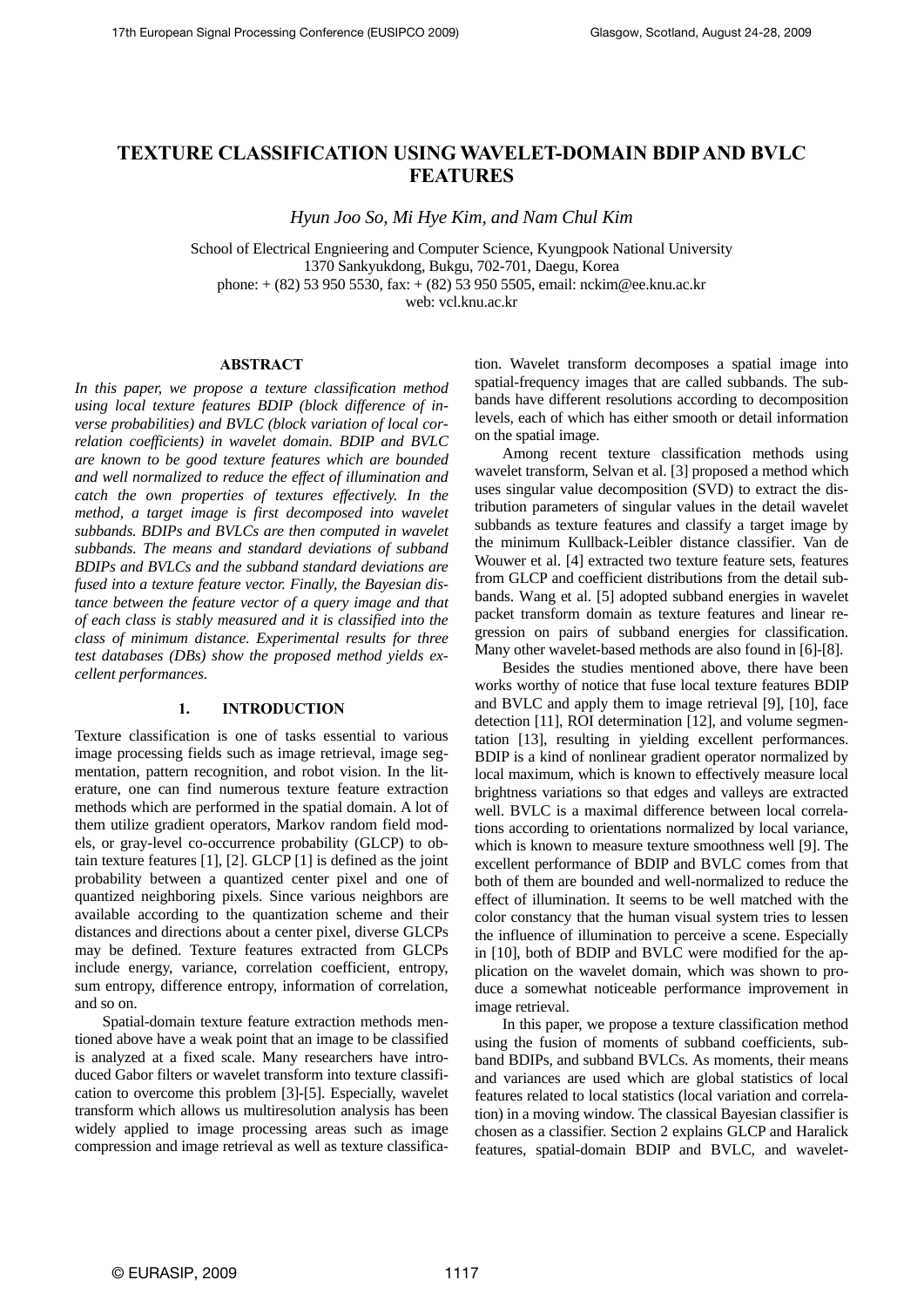domain BDIPs and BVLCs. In Section 3, the proposed classification method is described. Section 4 discusses experimental results and Section 5 shows the conclusions.

# **2. CONVENTIONAL TEXTURE FEATURES**

In this section, we describe the conventional features which are partly used in the proposed method or in some existing methods to be compared for performance evaluation.

### **2.1 GLCP and Haralick Features**

The estimate of joint probability required to compute Haralick features is obtained by averaging GLCPs over interested distances and orientations as follows:

$$
P(i, j) = \frac{1}{K} \sum_{(d, \theta)} \Pr(i, j | d, \theta, Q)
$$
 (1)

where  $P(i, j)$  denotes the estimate of joint probability and Pr( $i$ ,  $j \mid d$ ,  $\theta$ ,  $Q$ ) a GLCP or relative frequency of a pixel pair measured in a distance  $d$  between the pair, its orientation  $\theta$ , and a quantization scheme *Q* for the pair quantized into *i* and  $j$ , respectively. The parameter  $K$  is the quantity related to the probability of  $(d, \theta, Q)$ . In [1], Haralick et al. used (1) to compute 28 textural features such as energy, variance, correlation coefficient, entropy, sum entropy, difference entropy, information of correlation and so on.

# **2.2 BDIP and BVLC in the Spatial Domain**

Spatial-domain BDIP for a target image *I* is defined as

$$
BDIP(x, y) = \frac{\frac{1}{|R(x, y)|} \sum_{(p, q) \in R(x, y)} [I_{\text{max}}(x, y) - I(p, q)]}{I_{\text{max}}(x, y)}
$$
(2)

where  $I(x, y)$  denotes the value at a pixel  $(x, y)$  in the image *I*,  $R(x, y)$  a local region whose center is the pixel  $(x, y)$ ,  $|R(x, y)|$ the number of pixels in the region, and  $I_{\text{max}}(x, y)$  the maximum value in the local region. The numerator is selected as a representative gradient in the local region, which is defined by the averaged difference between the maximum pixel value and each pixel value in the local region, and the denominator as a representative value in the region, which is defined by the maximum pixel value. So, the division gives the result of gradient operator normalized by the representative, which yields a sketch-like image. It is shown in a BDIP image that object boundaries are localized well, and moreover, the intensity variation in dark regions is more emphasized [6], [7].

The computation of BVLC starts from correlation coefficients in a local region, which are defined as

$$
\rho(x, y; r) = \frac{1}{\sigma(x, y)\sigma((x, y) + r)} \times \left[ \frac{1}{|R(x, y)|} \times \frac{1}{|R(x, y)|} \right]
$$
\n
$$
\sum_{(p, q) \in R(x, y)} I(p, q)I((p, q) + r) - \mu(x, y)\mu((x, y) + r) \right]
$$
\n(3)

where *r* denotes a shifting orientation and  $\mu(x, y)$  and  $\sigma(x, y)$ 

are the mean and standard deviation in a local region  $R(x, y)$ , respectively. The terms  $\mu((x, y)+r)$  and  $\sigma((x, y)+r)$  are the mean and standard deviation in a local region shifted by *r* from  $(x, y)$ , respectively.

BVLC is then defined as

$$
BVLC(x, y) = \max_{r \in O_k} [\rho(x, y; r)] - \min_{r \in O_k} [\rho(x, y; r)] \tag{4}
$$

where  $O_k$  denotes a set of orientations with *r* of distance *k*. For instance,  $O_k$  may be chosen as  $O_k = \{(-k, 0), (0, -k), (0,$  $k$ ),  $(k, 0)$ . The value of BVLC is determined as the difference between the maximum and minimum values of the local correlation coefficients according to orientations. The higher the degree of roughness in the local region is, the larger the value of BVLC [6], [7].

#### **2.3 Wavelet-Domain Features**

In wavelet transform or decomposition, a two-dimensional image is filtered by LPF (low pass filter) and HPF (high pass filter) along the horizontal direction and vertical direction, and so one level decomposition yields four subbands: one smooth subband (LL) and three detail subbands (LH, HL, and HH). Consecutively, the subband LL may be further decomposed in the same way. In general, each subband is downsampled by two to remove redundancies and in result the total size of four subbands becomes the same as that of the decomposition input.

Let  $W_{1h}$  be a subband image in the *l*th level where *b* denotes one of four subband, LL, LH, HL, and HH. BDIP in the wavelet domain  $W_{l,b}$  is defined as [7]

$$
BDIP_{l,b}(x, y) = \frac{\frac{1}{\left|R(x, y)\right|} \sum_{(p,q)\in R(x, y)} (M_{l,b}(x, y) - W_{l,b}(p, q))}{M_{l,LL}(x, y)}
$$
(5)

where  $W_{l,b}(p, q)$  denotes the wavelet coefficient at  $(p, q)$  in the subband  $W_{l,b}$ .  $M_{l,b}(x, y)$  is the maximal value in a local region  $R(x, y)$  in the subband  $W_{l,b}$ . Note that the denominator is given not by the corresponding subband but by the smooth subband  $W_{LLL}$  at the same level. It makes pixels on the same position in four subbands of the same level have the same representative.

The local correlation coefficient for BVLC in the wavelet subband  $W_{l,b}$  is simplified from the original BDIP as [7]

$$
\rho_{l,b}(x, y; r) = \frac{\frac{1}{\left|R(x, y)\right|} \sum_{(p, q) \in R(x, y)} \left|W_{l,b}(p, q) - W_{l,b}((p, q) + r)\right|}{\frac{\nu_{l,b}(x, y) + \nu_{l,b}((x, y) + r)}{2}} \tag{6}
$$

where  $v(x, y)$  denotes the mean absolute difference between pixels in a local region  $R(x, y)$  and  $V(x, y)+r$  the corresponding value in the local region shifted by  $r$  from  $(x, y)$ . The orientation set may be selected as  $O_k = \{(-k, 0), (0, -k)\}\$ . BVLC is then computed as

$$
BVLC_{l,b}(x, y) = \max_{r \in O_k} [\rho_{l,b}(x, y; r)] - \min_{r \in O_k} [\rho_{l,b}(x, y; r)] \quad (7)
$$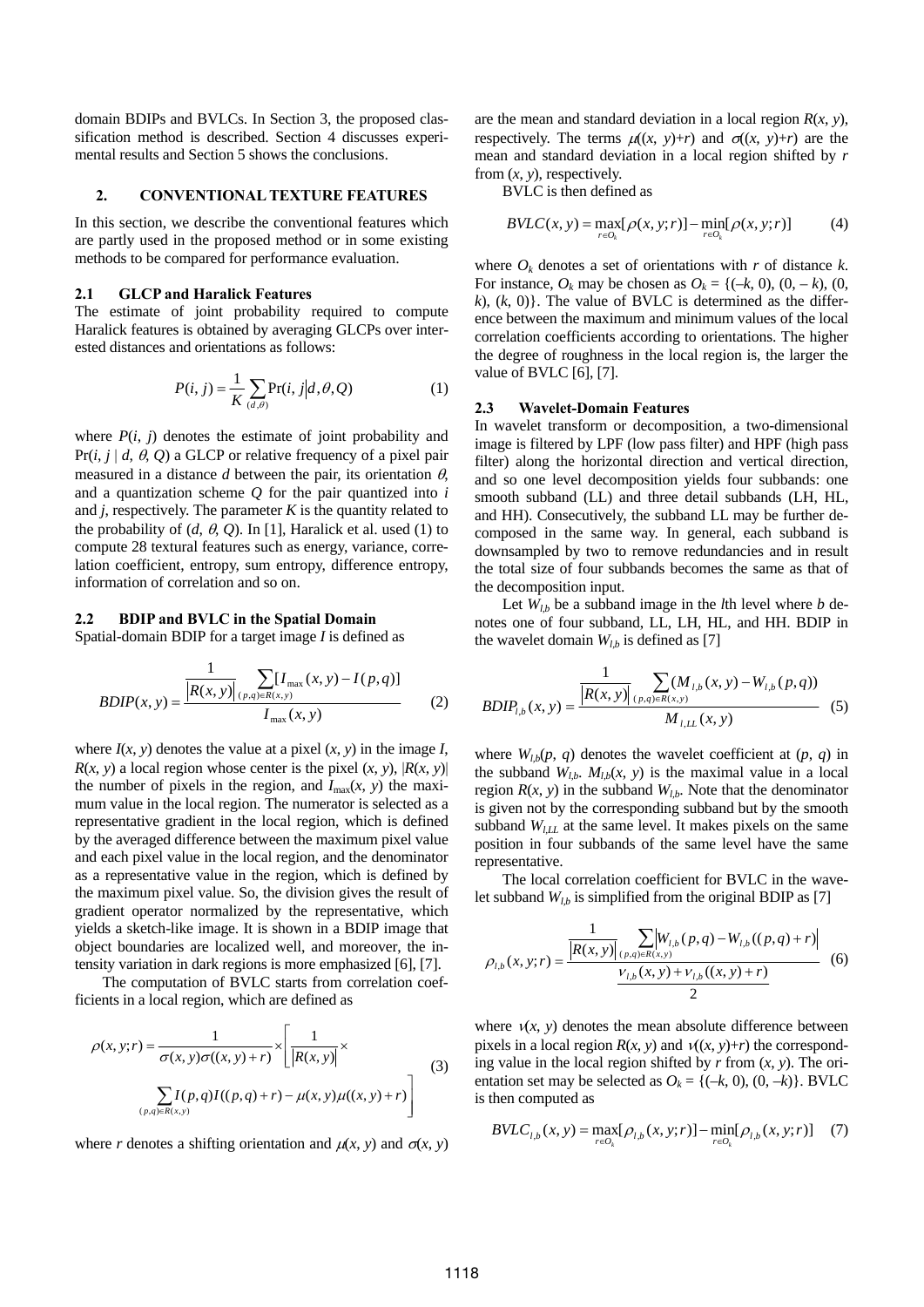

Fig. 1. Block diagram of the proposed texture classification.

# **3. PROPOSED TEXTURE CLASSIFICATION METHOD**

In this section, we describe our classification method whose block diagram is shown in Fig. 1. An image *I* is first decomposed into a set of several subband images *WI* by wavelet transform. Next, a subband BDIP image *WD* and a subband BVLC image *WV* are obtained for each subband. Then, means and standard deviations of subbands, subband BDIPs, and subband BVLCs are calculated as texture features. Finally, the feature vector **f** is classified based on the predefined statistics of classes in a database.

In [6] and [7], BDIPs and BVLCs in the spatial and wavelet domains are extracted from 2×2 nonoverlapped regions which are partitioned from the image *I* or subband image *WI* so that the resulting size of feature images is a quarter of an original image. On the other hand, we extract them with a 3×3 moving window for every pixel so that the resulting size of feature images is equal to that of an original image. BDIP in the spatial domain is computed by (2) and BDIP in the wavelet domain by (5), respectively. However, we decide here that all BVLCs in the spatial and wavelet domains are computed according to the original definitions of (3) and (4) in the four orientations of  $k = 1$ .

The feature vector **f** for a target image consists of subvectors **f***l*,*b*, each of which is originated from each subband *Wl*,*b* as follows:

$$
\mathbf{f}_{l,b} = [\mu_{WD_{l,b}}, \mu_{WV_{l,b}}, \sigma_{WD_{l,b}}, \sigma_{WV_{l,b}}, \sigma_{WI_{l,b}}]
$$
(8)

where  $\mu_{A_{i}}$  and  $\sigma_{A_{i}}$  are mean and standard deviation of an output image  $A \in \{WI, WD, WV\}$ , respectively. Since the subband mean is almost zero, it is excluded in the feature vector. The feature vector is driven to the Gaussian Bayes Classifier (GBC). The distance *D* between a class *C* and a target image *I* of a feature vector **f** is given as

$$
D(C | I) = (\mathbf{f} - \mathbf{\mu}_C) \mathbf{S}_C^{-1} (\mathbf{f} - \mathbf{\mu}_C)^T + \ln |\mathbf{S}_C|
$$
 (9)

where  $\mu_C$  and  $S_C$  denote the mean vector and the covariance matrix of trained features in the class *C*, respectively. The target image *I* is then decided as  $C^*$  which gives the minimum distance as follows:

$$
C^* = \underset{C \in \{C_1, C_2, \cdots, C_N\}}{\arg \min} D(C | I)
$$
 (10)

where *N* denotes the number of classes.

For stabilization of distance measurement, the denominator terms of BDIP in (2), (5), and (3) are limited to  $I_{\text{max}} < 2$ ,

 $M_{l,LL}$  < 2, and  $\sigma^2$  < 2, respectively. Moreover, diagonal elements of the covariance matrix  $S_C$  in (9) are limited to 1 for wavelet feature. The values of BDIP and BVLC in (2), (5), (4), and (7) are adjusted so as to be in the range of [0, 255].

# **4. EXPERIMENTAL RESULTS**

In this section, the performance of the proposed method is evaluated with three image DBs derived from Vistex [14] and Brodatz [15]. The first two DBs, named VS1 and BR1 here, are the same as DBs used in [4] and in [5], respectively. As mother images, VS1 has 30 Vistex images of size 512× 512 and BR1 40 Brodatz images of size 640×640, and the third DB, called BR2, shares the identical mothers of BR1 but of different size 512×512. Each mother in VS1 and BR2 consists of a class where the elements are 64 subimages of size 64×64 partitioned without overlapping from the mother image. A half of 64 subimages for each class are randomly selected for training and the other half for testing. In BR1, the mother image is partitioned into 81 subimages of size 128×128 with overlapping, and 40 subimages are for training [5].

The pair of Haar filters is chosen for wavelet transform whose decomposition level is just one without downsampling. Each of four subbands has 5 features, which results in the feature vector dimension of 20. BDIPs and BVLCs in the spatial and wavelet domains are computed at all pixels and a local region is defined as a 3×3 moving window centered at each pixel. Symmetric extension is chosen for image boundary processing. The performance of texture classification is measured as the average rate of test subimages classified correctly, which is written as

$$
\frac{1}{N} \sum_{n=1}^{N} \frac{NC_n}{NT_n} \tag{11}
$$

where *N* denotes the number of classes for each DB and  $NT_n$ and  $NC_n$  the number of test subimages and the number of correct decisions for the *n*th class, respectively.

For performance comparison, we also compute eight other sets of texture features and measure their performances when substituting the feature vector **f** with each of them in Fig. 1. Table 1 shows the average rates of correct decision obtained by various methods for VS1 and BR2. Haralick denotes the set of 8 Haralick features derived from GLCP: energy, variance, correlation coefficient, entropy, sum entropy, difference entropy, information of correlation, and difference mean, where the distances include  $d = 1$  and 2 and the orientations  $\theta = 0$ , 45, 90, and 135°, and the quantization scheme *Q* has 256 levels. BDIP and BVLC mean the set of the global mean, standard deviation, and correlation coefficient of the spatial BDIP and the set of those of the spatial  $B VLC$ , respectively.  $BDIR + B VLC$  corresponds to the fusion of them and so its feature dimension is doubled. WI is composed of only standard deviations for four subbands. WD and WV have the global means and standard deviations of subband BDIPs and those of subband BVLCs, respectively.  $WD + WV$  stands for their fusion.